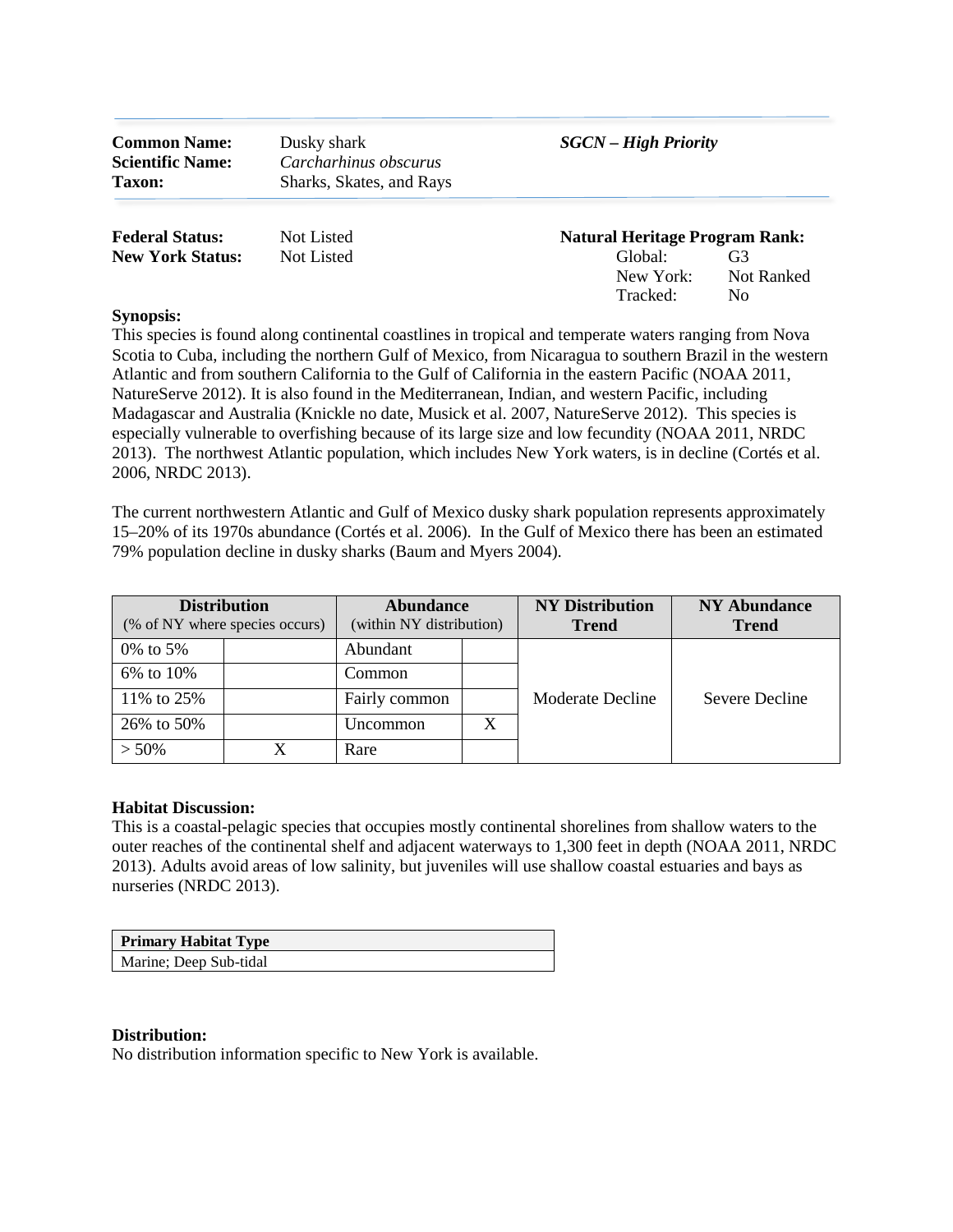

Distribution of the dusky shark in the western hemisphere (NOAA 2011).

| <b>Threats to NY Populations</b>      |                                                                  |              |                 |                        |  |
|---------------------------------------|------------------------------------------------------------------|--------------|-----------------|------------------------|--|
| <b>Threat Category</b>                | Threat                                                           | <b>Scope</b> | <b>Severity</b> | <b>Irreversibility</b> |  |
| 1. Biological Resource Use            | Fishing & Harvesting Aquatic<br>Resources (bycatch)              | P            | M               | V                      |  |
| 2. Climate Change & Severe<br>Weather | Habitat Shifting & Alteration<br>(warming ocean temperatures)    | P            | $\mathbf{I}$ .  | V                      |  |
| 3. Biological Resource Use            | Fishing & Harvesting Aquatic<br>Resources (illegal harvest)      | P            | L               | H                      |  |
| 4. Biological Resource Use            | Fishing & Harvesting Aquatic<br>Resources (recreational fishing) | P            | L               | M                      |  |
| 5. Energy Production & Mining         | Renewable Energy (offshore wind<br>energy)                       | N            | L               | M                      |  |

Baum, J.K. and Myers, R.A. 2004. Shifting baselines and the decline of pelagic sharks in the Gulf of Mexico. Ecology Letters 7(2):135-145.

National Oceanic and Atmospheric Association (NOAA). 2011. Species of concern dusky shark. NOAA National Marine Fisheries Service.

(Carcharhinus obscures) as threatened under the Endangered Species Act. Natural Resource Defense Council (NRDC). 2013. Petition to list northwest Atlantic dusky shark

(*Carcharhinus obscures*) as threatened under the Endangered Species Act.<br>NatureServe. 2012. NatureServe Explorer: An online encyclopedia of life [web application]. Version 7.1. NatureServe, Arlington, Virginia. [<http://www.natureserve.org/explorer>](http://www.natureserve.org/explorer) (Accessed: April 24, 2013).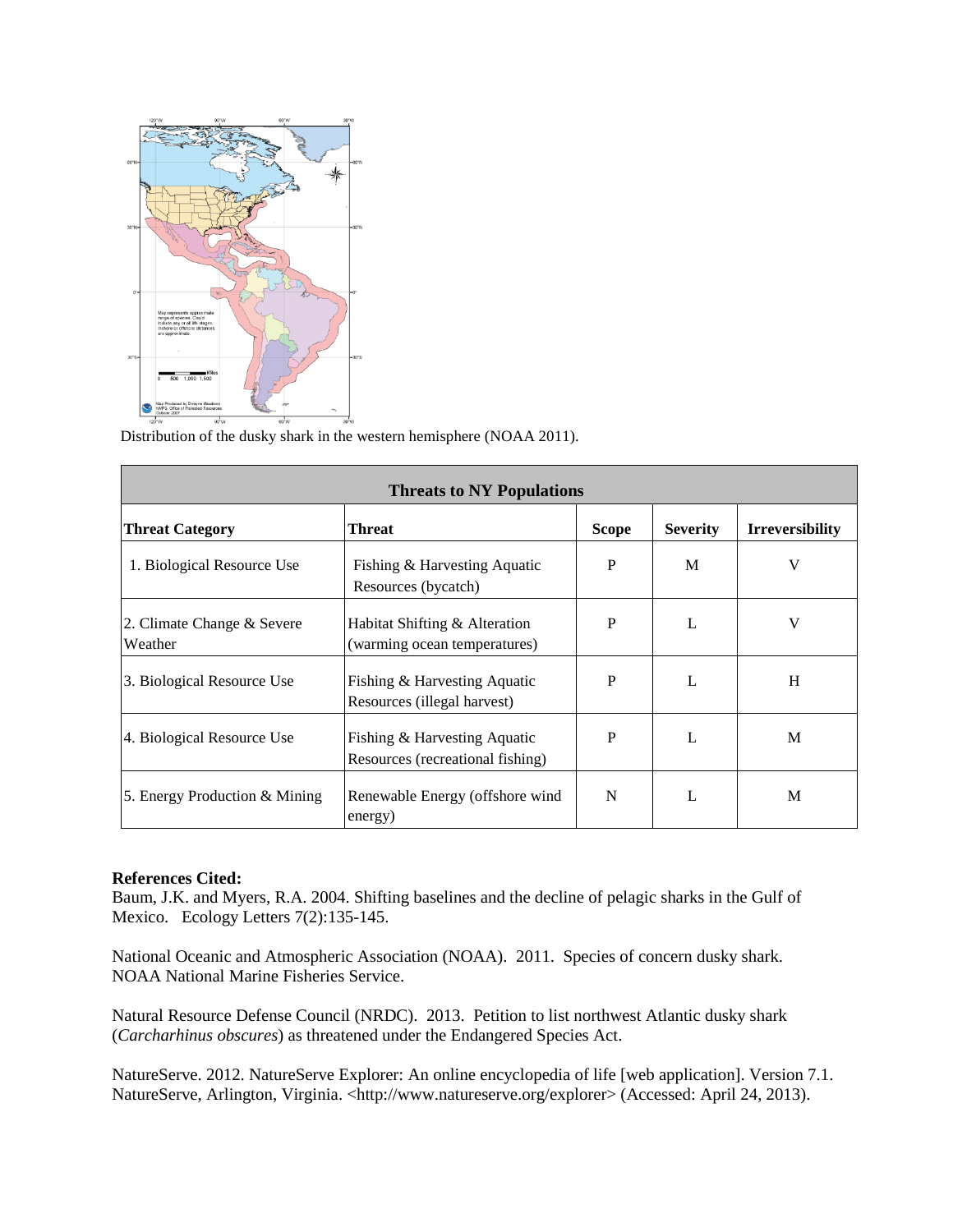| <b>Common Name:</b><br><b>Scientific Name:</b><br><b>Taxon:</b> | Porbeagle shark<br>Lamna nasus<br>Sharks, Skates, and Rays | <b>SGCN</b> – High Priority                                               |                                 |  |
|-----------------------------------------------------------------|------------------------------------------------------------|---------------------------------------------------------------------------|---------------------------------|--|
| <b>Federal Status:</b><br><b>New York Status:</b>               | Not Listed<br>Not Listed                                   | <b>Natural Heritage Program Rank:</b><br>Global:<br>New York:<br>Tracked: | Not Ranked<br>Not Ranked<br>No. |  |

 COSEWIC 2004, Stevens et al. 2006). In the western Atlantic this species can be found from The porbeagle is a large cold-temperate pelagic shark that can be found in isothermic bands across the North Atlantic Ocean as well as the South Atlantic and South Pacific oceans (Campana and Joyce 2004, Newfoundland, Canada to North Carolina and from Iceland and the western Barents Sea to Morocco and the Mediterranean in the eastern North Atlantic (Natanson et al. 2002, Campana and Joyce 2004). This species is in decline and has been listed as vulnerable by the IUCN (Stevens et al. 2006). The porbeagle is likely rare in New York waters, as the state is close to the southern limit of the range for the northern Atlantic population (NYSDEC 2005). This species is in decline throughout its range as a result of overharvesting and its low reproductive capacity (Stevens et al. 2006, CITES 2013).

| <b>Distribution</b><br>(% of NY where species occurs) |  | <b>Abundance</b><br>(within NY distribution) |  | <b>NY Distribution</b><br><b>Trend</b> | <b>NY Abundance</b><br><b>Trend</b> |
|-------------------------------------------------------|--|----------------------------------------------|--|----------------------------------------|-------------------------------------|
| 0\% to 5\%                                            |  | Abundant                                     |  |                                        |                                     |
| 6% to 10%                                             |  | Common                                       |  |                                        |                                     |
| 11% to 25%                                            |  | Fairly common                                |  | Stable                                 | Severe Decline                      |
| 26% to 50%                                            |  | Uncommon                                     |  |                                        |                                     |
| $> 50\%$                                              |  | Rare                                         |  |                                        |                                     |

# **Habitat Discussion:**

 This species is commonly found in littoral and epipelagic waters (Compagno 2001). It is most abundant inshore (Compagno 2001, COSEWIC 2004). This shark typically occurs in cold water, less than 18°C half of the porbeagle were caught between 5°C and 10°C with a mean temperature of 7.4°C (Campana et al. 2004, COSEWIC 2004). The porbeagle ranges in depth from the surface and inshore waters less than 1 on continental offshore banks, but can be found far from land in ocean basins and occasionally close down to  $1^{\circ}$ C (Compagno 2001), but an analysis of a Canadian commercial fishery found that more than meter deep down to at least 700 m (Compagno 2001, Campana et al. 2004, COSEWIC 2004).

| Primary Habitat Type   |  |
|------------------------|--|
| Marine; Deep Sub-tidal |  |

#### **Distribution:**

No distribution information specific to New York is available.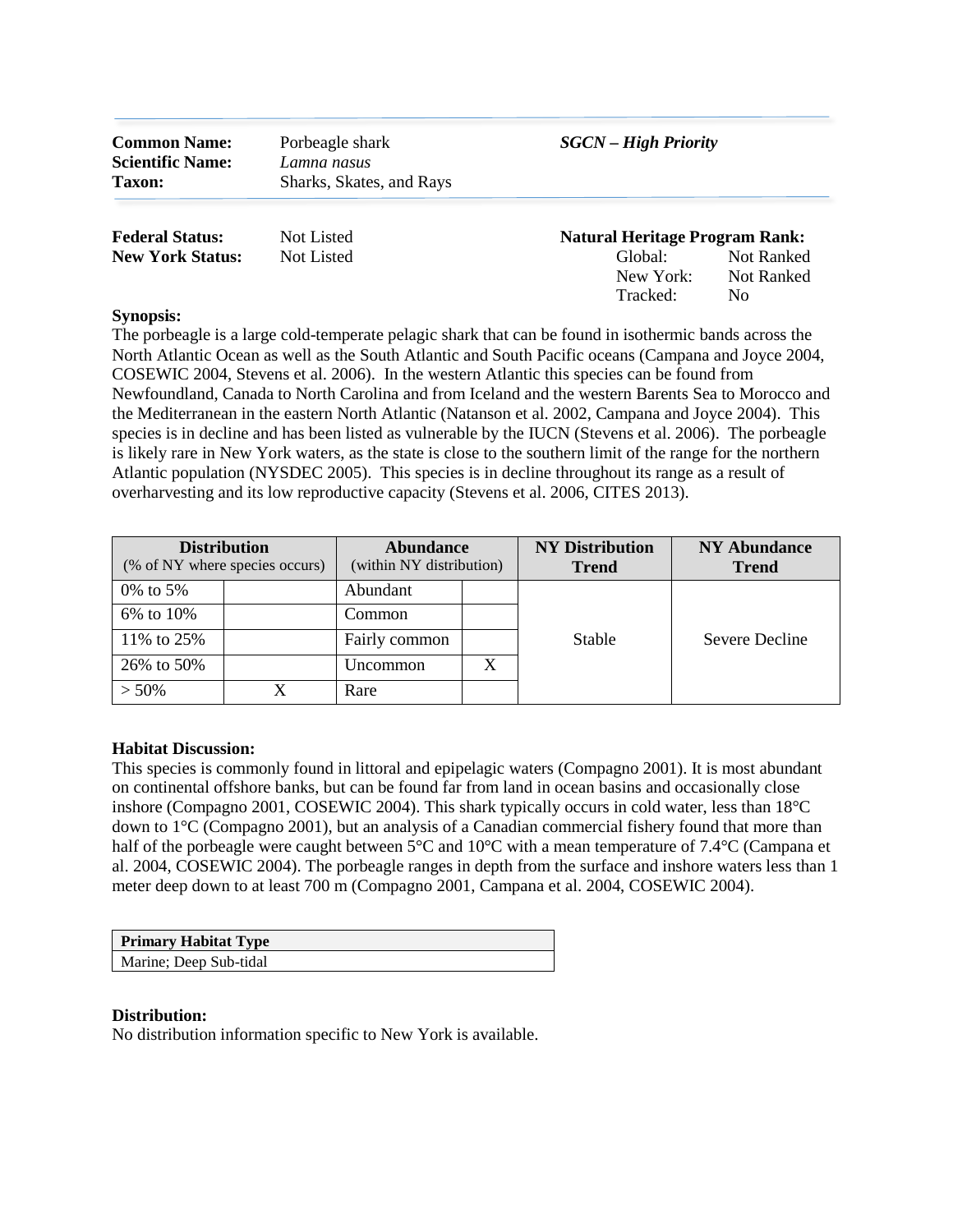

Global distribution of the porbeagle shark (IUCN 2006)

| <b>Threats to NY Populations</b> |                                                                |              |                 |                        |  |
|----------------------------------|----------------------------------------------------------------|--------------|-----------------|------------------------|--|
| <b>Threat Category</b>           | <b>Threat</b>                                                  | <b>Scope</b> | <b>Severity</b> | <b>Irreversibility</b> |  |
| 1. Biological Resource Use       | Fishing & Harvesting Aquatic<br>Resources (commercial catch)   | P            | L               | H                      |  |
| 2. Biological Resource Use       | Fishing & Harvesting Aquatic<br>Resources (bycatch/discard)    | P            | L               | H                      |  |
| 3. Biological Resource Use       | Fishing & Harvesting Aquatic<br>Resources (recreational catch) | P            | L               | M                      |  |

Campana, S.E. and W.N. Joyce. 2004. Temperature and dept associations of porbeagle shark (*Lamna nasus*) in the northwest Atlantic. Fisheries Oceanography 13(1): 52-64.

Compagno, L.J.V. 2001. Sharks of the world. An annotated and illustrated catalogue of shark species known to date. Vol. 2. Bullhead, mackeral and carpet sharks (Heterodontiformes, Lamniformes and Orectolobiformes). FAO species catalogue for fisheries purposes. No. 1. Vol. 2. FAO, Rome.

 COSEWIC. 2004. COSEWIC assessment and status report on the porbeagle shark *Lamna nasus* in Canada. Committee on the Status of Endangered Wildlife in Canada. Ottawa. viii + 43 pp. ([www.sararegistry.gc.ca/status/status\\_e.cfm\)](www.sararegistry.gc.ca/status/status_e.cfm).

 List of Threatened Species. Version 2012.2 International Union for Conservation of Nature (IUCN) 2006. *Lamna nasus*. In: IUCN 2012. IUCN Red

Natanson, L.J., Mello, J.J., and S.E. Campana. 2002. Validated age and growth of the porbeagle shark, *Lamna nasus*, in the western North Atlantic Ocean. Col. Vol. Sci. Pap. ICCAT 54(4): 1261-1279.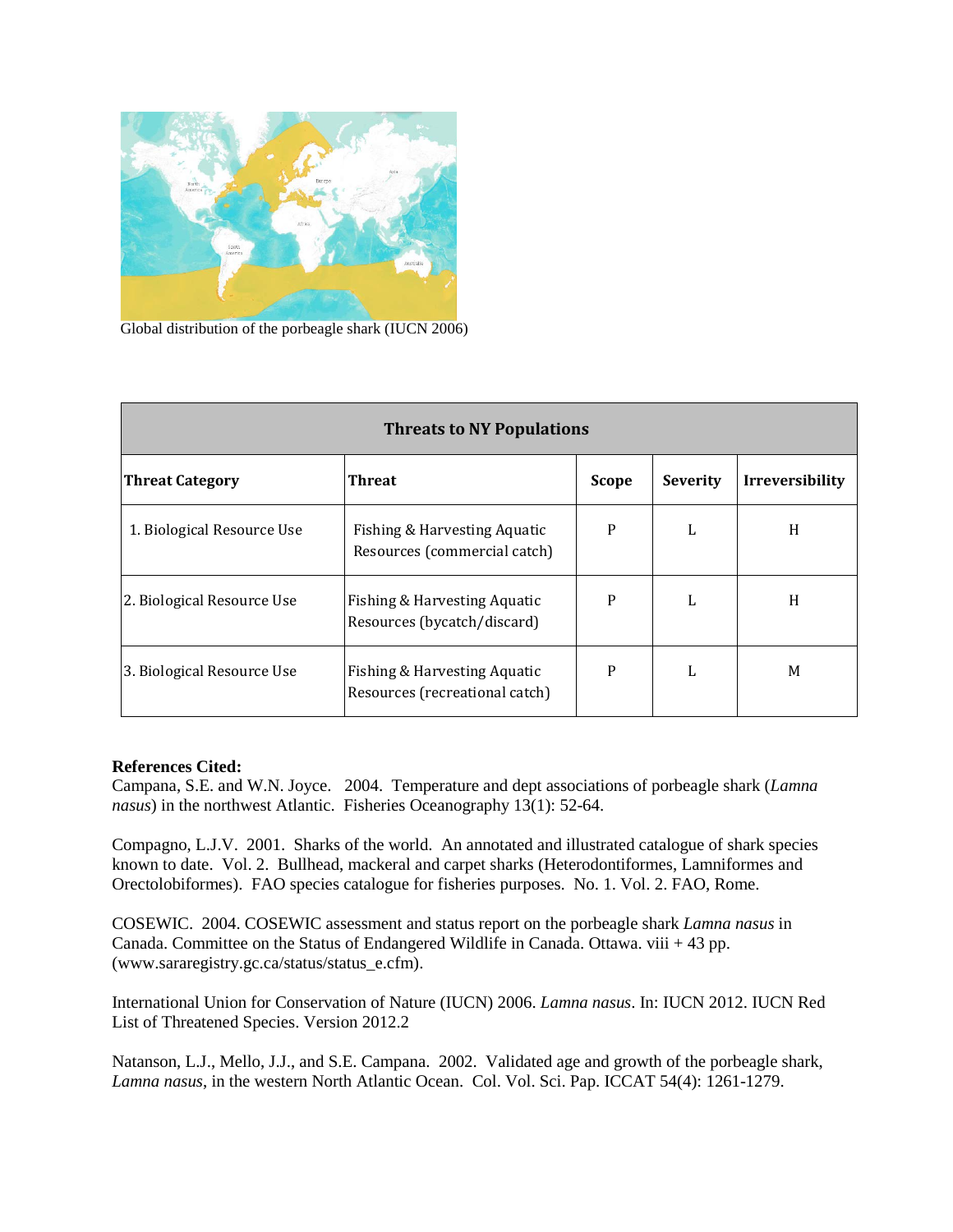Stevens, J., Fowler, S.L., Soldo, A., McCord, M., Baum, J., Acuña, E., Domingo, A. & Francis, M. 2006. *Lamna nasus*. In: IUCN 2012. IUCN Red List of Threatened Species. Version 2012.2. [<www.iucnredlist.org>](www.iucnredlist.org) (Accessed: April 15, 2013).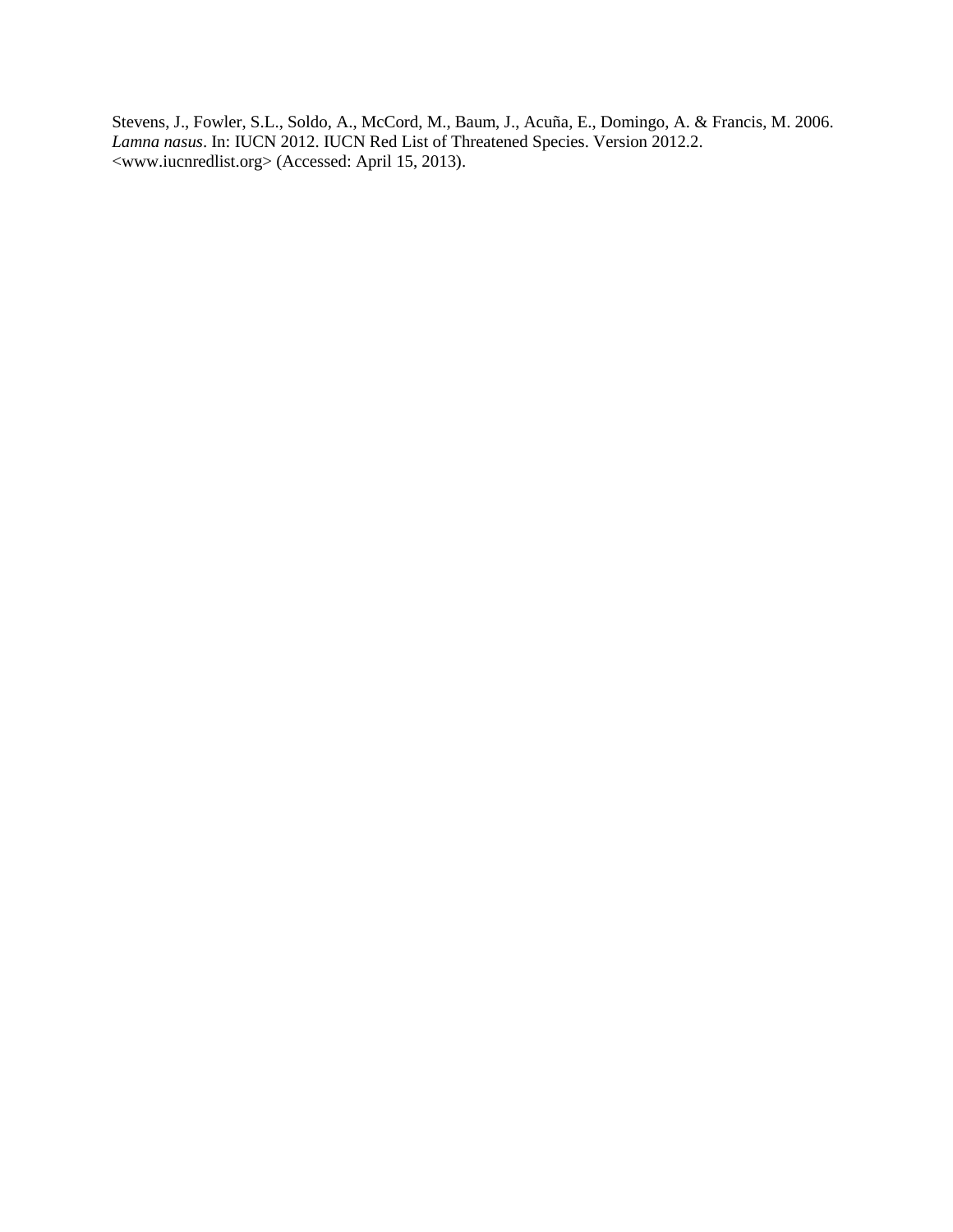| <b>Common Name:</b><br><b>Scientific Name:</b><br><b>Taxon:</b> | Roughtail stingray<br>Dasyatis centroura<br>Sharks, Skates, and Rays | <b>SGCN</b> – High Priority           |                                 |  |
|-----------------------------------------------------------------|----------------------------------------------------------------------|---------------------------------------|---------------------------------|--|
| <b>Federal Status:</b>                                          | Not Listed                                                           | <b>Natural Heritage Program Rank:</b> |                                 |  |
| <b>New York Status:</b>                                         | Not Listed                                                           | Global:<br>New York:<br>Tracked:      | Not Ranked<br>Not Ranked<br>No. |  |

 Atlantic this species is not targeted and the data suggests that populations off the East Coast are stable throughout much of its habitat (Eagle no date, Rosa et al. 2007). This species has been captured This is one of the largest marine and brackish water stingrays, occurring in three separate populations: the northwest Atlantic, the southwest Atlantic and the eastern Atlantic oceans (Bullis and Struhsaker 1961, Struhsaker 1969, Rosa et al. 2007). New York is included in the northwest Atlantic population. Despite the limited amount of data available on the biology of this species, its large size and low fecundity make it inherently vulnerable to overexploitation (Rosa et al. 2007). In United States waters of the northwest (Rosa et al. 2007). In the southwest Atlantic and Mediterranean, it is taken by fisheries operating occasionally off Long Island (M. Richards, personal communication), but because there are so few records experts feel that conservation actions are best approached at a level higher than species (SGCN Expert Marine Fish Meeting).

| <b>Distribution</b><br>(% of NY where species occurs) |  | <b>Abundance</b><br>(within NY distribution) |  | <b>NY Distribution</b><br><b>Trend</b> | <b>NY Abundance</b><br><b>Trend</b> |
|-------------------------------------------------------|--|----------------------------------------------|--|----------------------------------------|-------------------------------------|
| 0\% to 5\%                                            |  | Abundant                                     |  |                                        |                                     |
| 6% to 10%                                             |  | Common                                       |  |                                        |                                     |
| 11% to 25%                                            |  | Fairly common                                |  | Unknown                                | Unknown                             |
| 26% to 50%                                            |  | <b>Uncommon</b>                              |  |                                        |                                     |
| $> 50\%$                                              |  | Rare                                         |  |                                        |                                     |

# **Habitat Discussion:**

 This species is found in coastal waters over sandy and muddy bottoms, sometimes in brackish water, normally less than 328 feet in depth (Rosa et al. 2007). It has been recorded in waters up to 900 feet in depth in the Bahamas (McEachran and Fechhem 1998).

| <b>Primary Habitat Type</b> |
|-----------------------------|
| Marine                      |

#### **Distribution:**

 individuals being captured during trawl surveys from 2009 in Noyack Bay, Suffolk County (M. Richards, There little catch data available for this species in New York. The NYSDEC has records of two personal communication).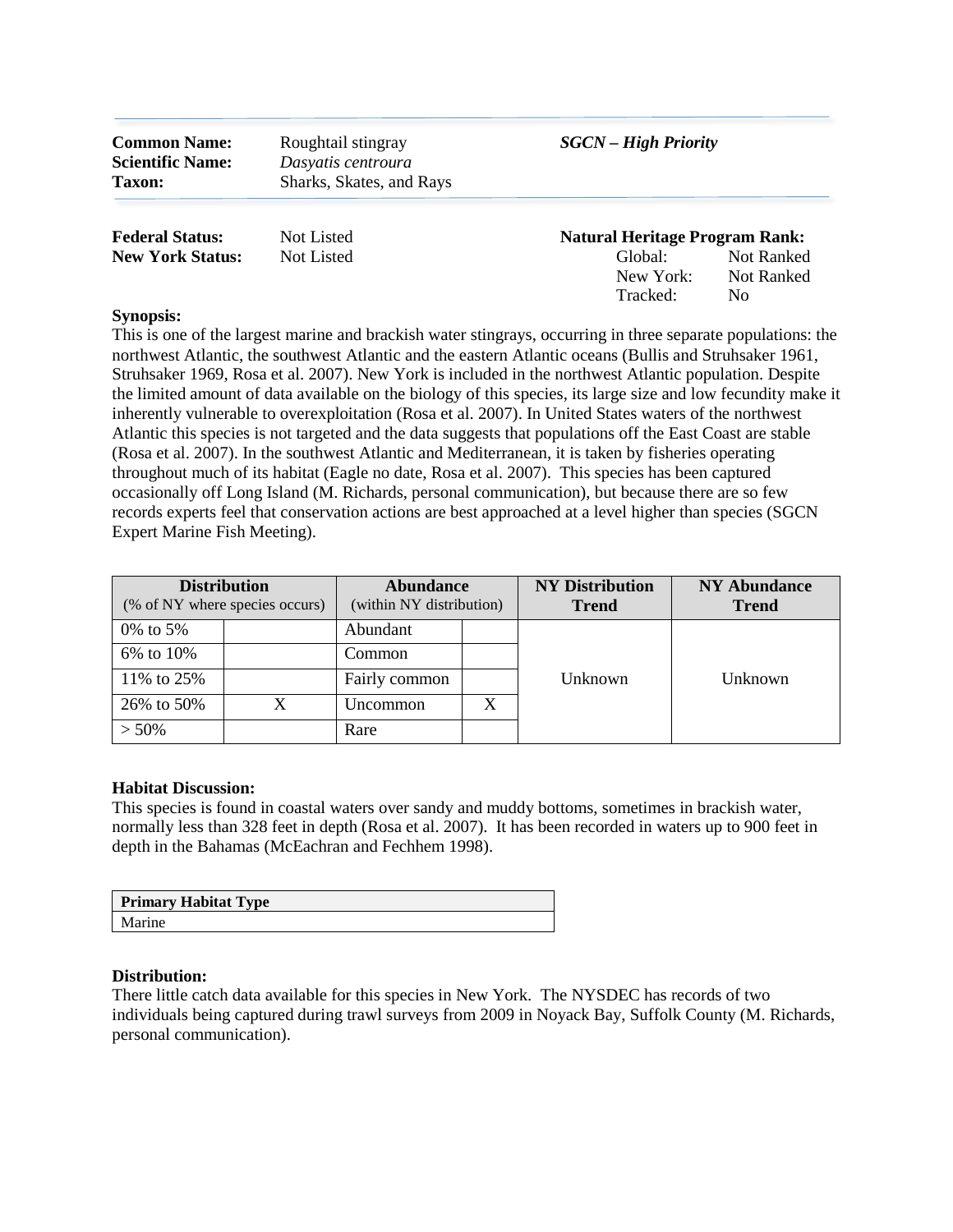

Global distribution of the roughtail stingray (Eagle no date).

| <b>Threats to NY Populations</b> |                                                     |              |                 |                        |  |
|----------------------------------|-----------------------------------------------------|--------------|-----------------|------------------------|--|
| <b>Threat Category</b>           | <b>Threat</b>                                       | <b>Scope</b> | <b>Severity</b> | <b>Irreversibility</b> |  |
| 1. Biological Resource Use       | Fishing & Harvesting Aquatic<br>Resources (bycatch) | D            |                 |                        |  |

 Bullis, H.R. Jr. and P. Struhsaker. 1961. Life history notes on the roughtail stingray, *Dasyatis centroura*  (Mitchill). Copeia 2:232-234.

Eagle, D. No date. Florida Museum of Natural History Ichthyology Department (On-line). Roughtail Stingray. Available at: [<http://www.flmnh.ufl.edu/fish/Gallery/Descript/RtailStingray/](http://www.flmnh.ufl.edu/fish/Gallery/Descript/RtailStingray) RtailStingray.html> (Accessed: April 23, 2013).

 McEachran, J.D. and Fechhelm, J.D. 1998. Fishes of the Gulf of Mexico: Myxiniformes to Gasterosteiformes. University of Texas Press, Austin, USA.

Richards, M. 2013. E-mail with excel file featuring roughtail stingray catches in Long Island. Personal communication. NYSDEC. East Setauket, NY.

Rosa, R.S., Furtado, M., Snelson, F., Piercy, A., Grubbs, R.D., Serena, F. & Mancusi, C. 2007. *Dasyatis centroura*. In: IUCN 2012. IUCN Red List of Threatened Species. Version 2012.2. [<www.iucnredlist.org>](www.iucnredlist.org) (Accessed: April 22, 2013).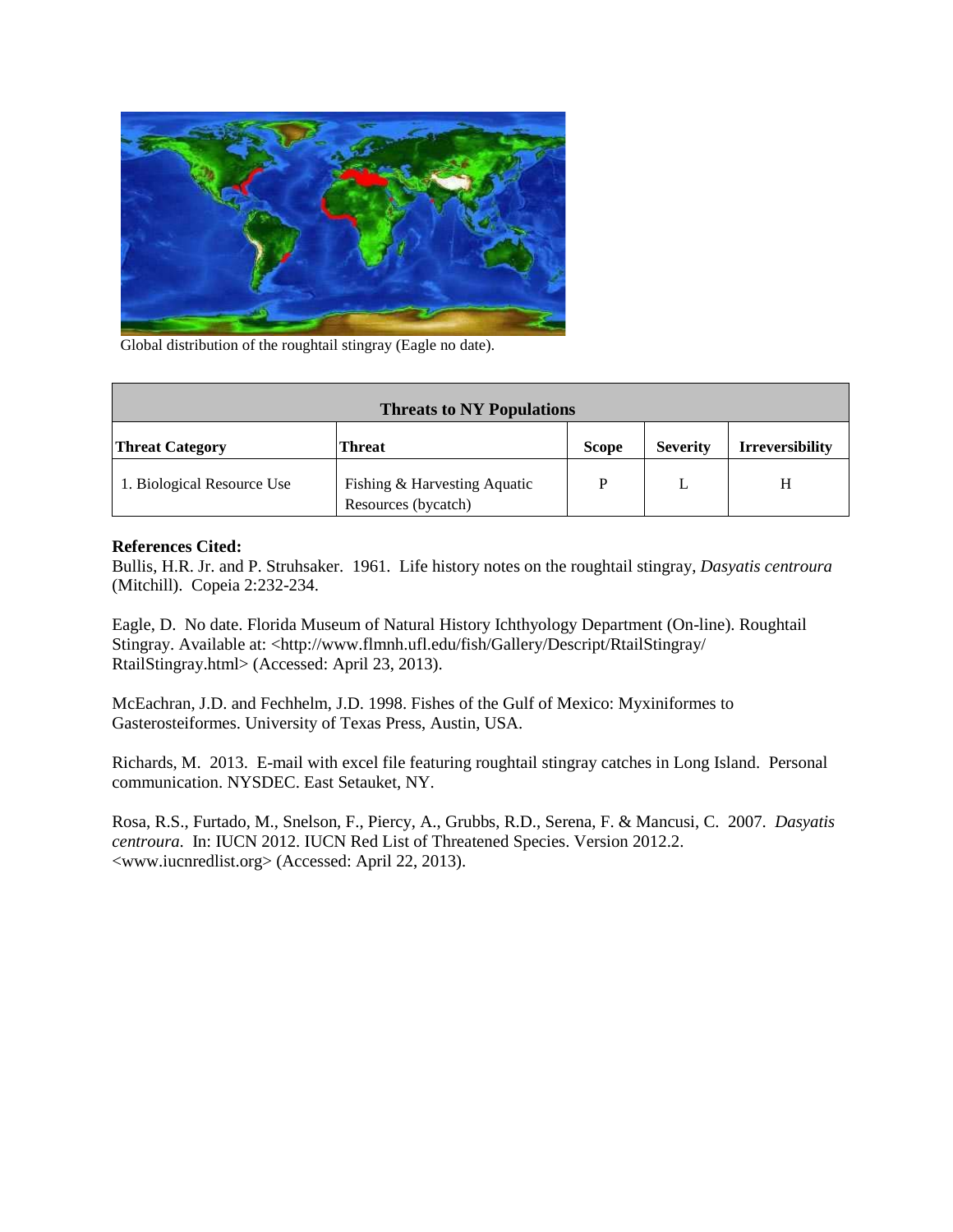| <b>Common Name:</b>     | Sand tiger shark         | <b>SGCN</b> – High Priority           |            |  |  |
|-------------------------|--------------------------|---------------------------------------|------------|--|--|
| <b>Scientific Name:</b> | Carcharias taurus        |                                       |            |  |  |
| <b>Taxon:</b>           | Sharks, Skates, and Rays |                                       |            |  |  |
| <b>Federal Status:</b>  | Not Listed               | <b>Natural Heritage Program Rank:</b> |            |  |  |
| <b>New York Status:</b> | Not Listed               | Global:                               | G3G4       |  |  |
|                         |                          | New York:                             | Not Ranked |  |  |

Tracked: No

## **Synopsis:**

 The sand tiger shark, *Carcharias taurus* is found in a wide range of inshore waters, excluding the eastern meters along the continental shelf (Pollard et al. 2009). Since 1997, harvesting of this species has been since 2010 the Shark Interstate Fisheries Management Plan has banned the retention or possession of sand sharks tend to aggregate for different events making them an easy target for fishermen (NMFS 2010). Sand tigers are late-to-mature, mate biannually, and produce only one to two pups per litter (Gilmore et experiencing severe exploitation, it remains on the NMFS Species of Concern list due to its extremely on the catch of this species along with a better understanding of their life history traits. Pacific. Primarily found in subtropical and warmer temperate waters, this species is found from the Gulf of Maine to Florida along the East Coast and in the northern Gulf of Mexico. It can occur in the surf zone, shallow bays, around rocky or coral reef structure, and have even been found at up to depths of 200 prohibited under the federal Highly Migratory Species Fishery Management Plan (FMP). Additionally, tiger sharks from Maine to Florida. This shark is fished for consumption in Japan, as well as for its oil and fins. It is often caught as bycatch in longline fishing and with various trawls and gillnets. Sand tiger al. 1983). Although recent assessments show that this species is not in severe decline and is not low productivity (Carlson et al. 2009). In order to assess the stock more accurately, better data is needed

| <b>Distribution</b><br>(% of NY where species occurs) |  | <b>Abundance</b><br>(within NY distribution) |  | <b>NY Distribution</b><br><b>Trend</b> | <b>NY Abundance</b><br><b>Trend</b> |
|-------------------------------------------------------|--|----------------------------------------------|--|----------------------------------------|-------------------------------------|
| 0\% to 5\%                                            |  | Abundant                                     |  |                                        |                                     |
| 6% to 10%                                             |  | Common                                       |  |                                        |                                     |
| 11% to 25%                                            |  | Fairly common                                |  | Stable                                 | Moderate Decline                    |
| 26% to 50%                                            |  | Uncommon                                     |  |                                        |                                     |
| $> 50\%$                                              |  | Rare                                         |  |                                        |                                     |

#### **Habitat Discussion:**

 Sand tiger sharks have been shown to be in a range of habitats. They typically remain coastal and are found in the surf zone out to 25 meters depth, often hovering over the sea bed. Although not as common, they can also be found in shallow bays, around coral or rocky reefs, and at the edge of the continental shelf at depths up to 200 meters (NMFS 2010, Pollard et al. 2009). They have a wide distribution range, and are primarily found in subtropical and warm temperate waters. Along the eastern U.S. they are found from the Gulf of Maine to Florida and in the northern Gulf of Mexico. They are not found in the eastern Pacific off of North and South America (Pollard et al. 2009). In warmer months there is high abundance of sand tiger sharks in the Delaware Bay, and off of North and South Carolina. They are also found yearround off of Florida's eastern coast (Carlson et al. 2009).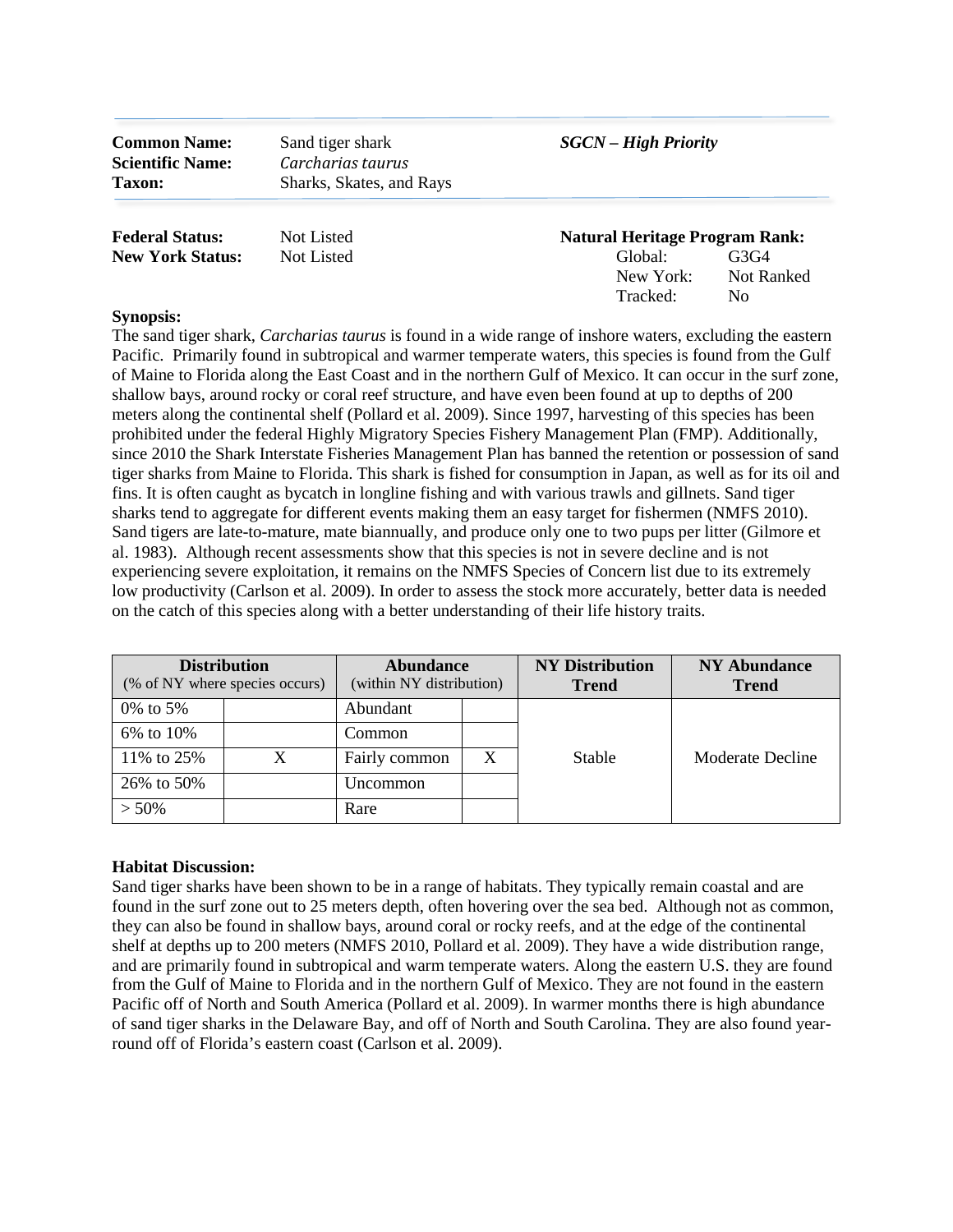| <b>Primary Habitat Type</b> |
|-----------------------------|
| Marine; Deep Sub-tidal      |
| Marine: Shallow Sub-tidal   |

# **Distribution:**

Sand tigers are currently found in New York waters, including the Atlantic Ocean and the Long Island Sound.



NMFS (2009)

| <b>Threats to NY Populations</b>      |                                                                             |              |                 |                        |  |
|---------------------------------------|-----------------------------------------------------------------------------|--------------|-----------------|------------------------|--|
| <b>Threat Category</b>                | <b>Threat</b>                                                               | <b>Scope</b> | <b>Severity</b> | <b>Irreversibility</b> |  |
| 1. Climate Change & Severe<br>Weather | Habitat Shifting & Alteration<br>(effects of warming ocean)<br>temperature) | P            |                 | V                      |  |
| 2. Biological Resource Use            | Fishing & Harvesting Aquatic<br>Resources (bycatch)                         | P            | M               | H                      |  |
| 3. Biological Resource Use            | Fishing & Harvesting Aquatic<br>Resources (illegal harvest)                 | P            | L               | H                      |  |
| 4. Biological Resource Use            | Fishing & Harvesting Aquatic<br>Resources (recreational fishing)            | P            |                 | M                      |  |
| 5. Energy Production & Mining         | Renewable Energy (wind farms)                                               | N            |                 | M                      |  |

# **References Cited:**

Carlson, J.K., C.T. McCandless, E. Cortes, R. D. Grubbs, K.I. Andrews, M. A. MacNeil, and J. A. Musick. 2009. An Update on the Status of the Sand Tiger Shark, *Carcharias taurus* in the Northwest Atlantic Ocean. NOAA Technical Memorandum NMFS-SEFSC-585.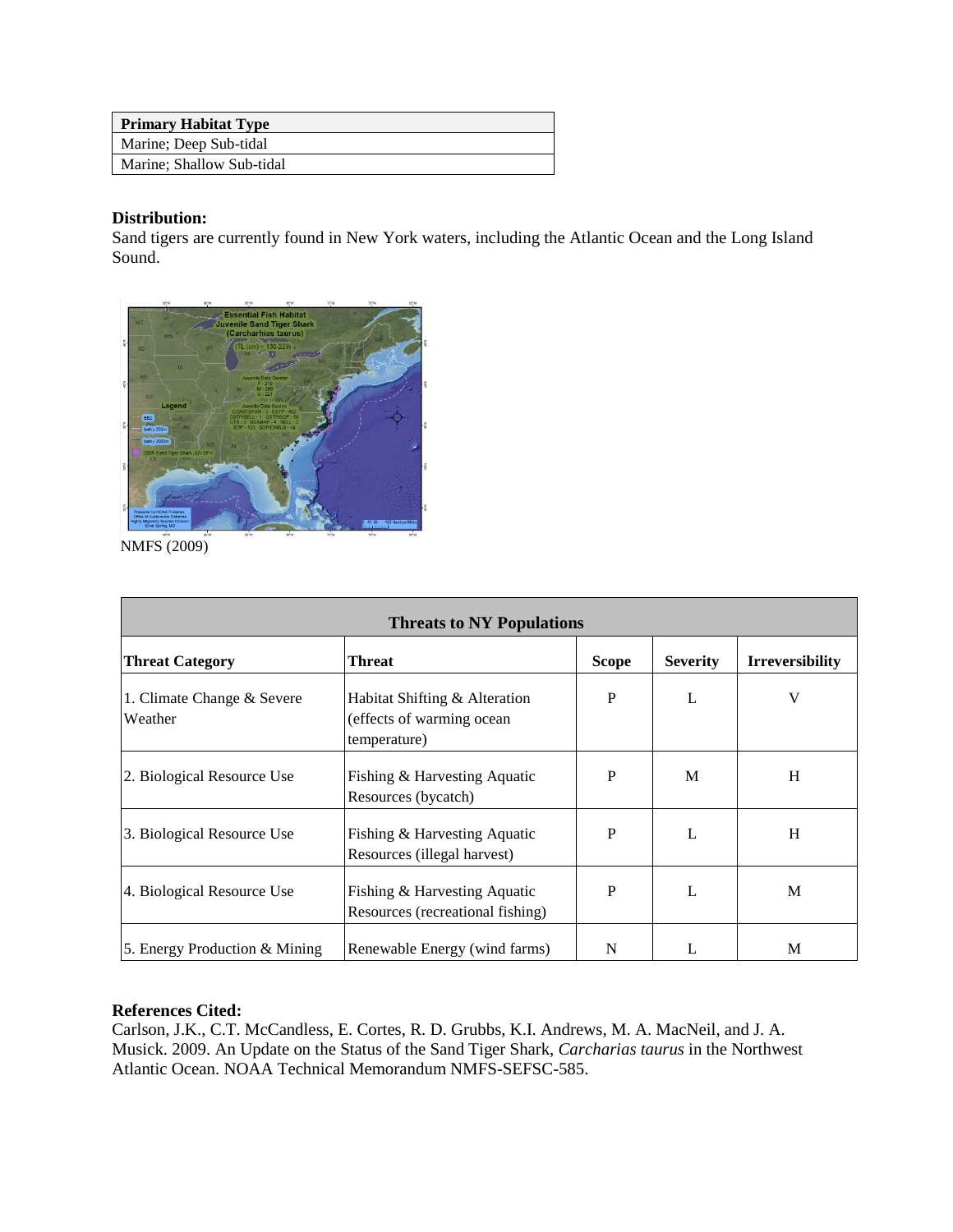Gilmore, R.G., J.W. Dodrill, and P.A. Linley. 1983. Reproduction and Embryonic Development of the Sand Tiger Shark, Odontaspis Taurus (Rafinesque). Fishery Bulletin. 8(2):201-225.

National Marine Fisheries Service (NMFS). 2010. Species of Concern Fact Sheet: Sand tiger shark, *Carcharius taurus*. [http://www.nmfs.noaa.gov/pr/pdfs/species/sandtigershark\\_highlights.pdf.](http://www.nmfs.noaa.gov/pr/pdfs/species/sandtigershark_highlights.pdf) Accessed 15 May 2013.

Pollard, D. and A. Smith. 2009. *Carcharias taurus*. In: IUCN 2012. IUCN Red List of Threatened Species. Version 2012.2. <<www.iucnredlist.org>>. Accessed 15 May 2013.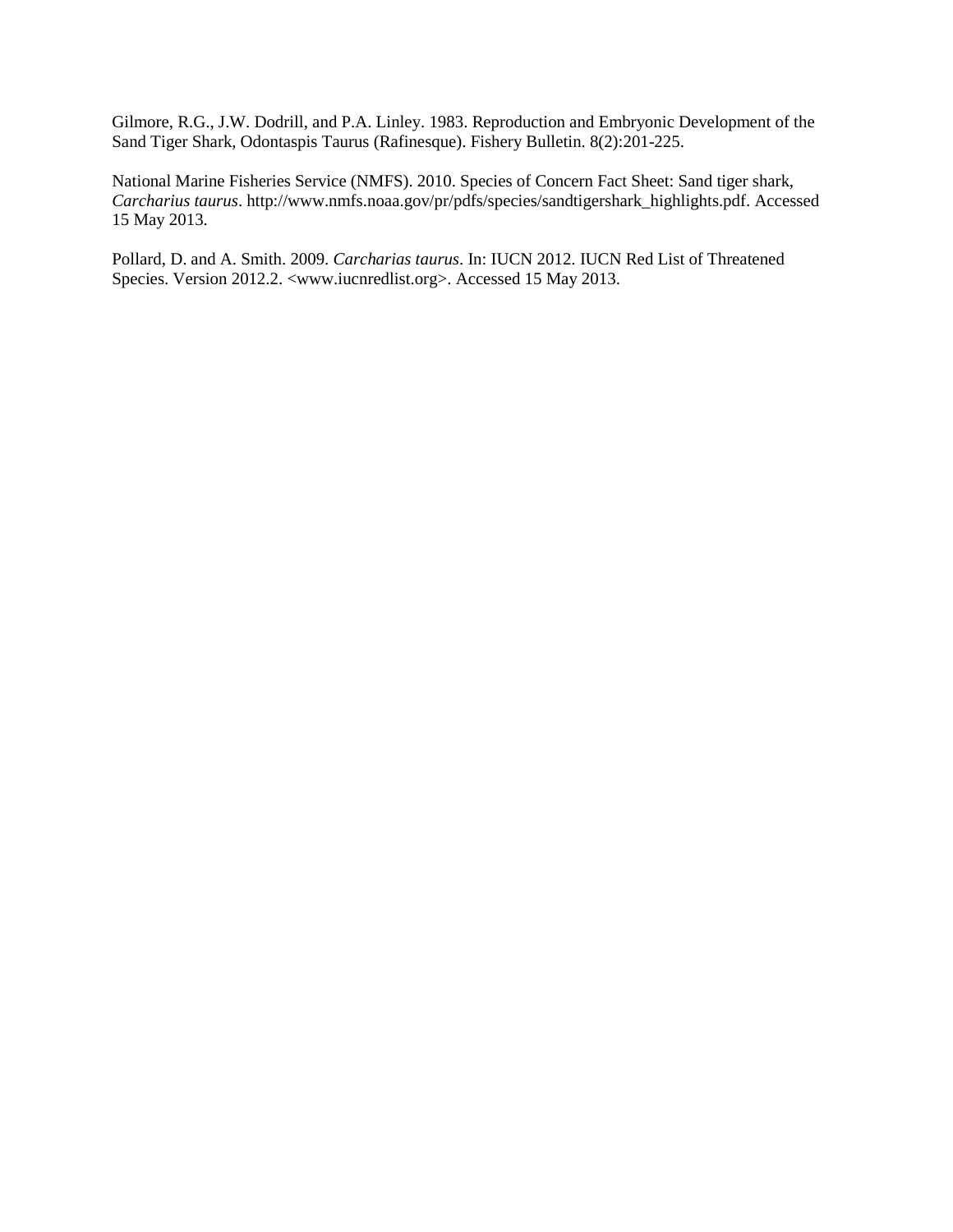**Common Name:** Thorny skate *SGCN – High Priority*  **Scientific Name:** *Amblyraja radiata*  **Taxon:** Sharks, Skates, and Rays

Tracked: No

| <b>Federal Status:</b>  | Not Listed | <b>Natural Heritage Program Rank:</b> |            |  |
|-------------------------|------------|---------------------------------------|------------|--|
| <b>New York Status:</b> | Not Listed | Global:                               | <b>GNR</b> |  |
|                         |            | New York:                             | Not Ranked |  |

## **Synopsis:**

 Carolina, most commonly at depths of 50 to 100 meters (Packer et al. 2003). Its geographic range indicating population segregation and division into subpopulations, but it is currently unknown if genetic mixing of subpopulations takes place in the northeast or northwest Atlantic stocks (Kyne et al. 2012). The thorny skate is a temperate to arctic species distributed on both sides of the North Atlantic Ocean. The northwest Atlantic population occurs from Greenland and Hudson Bay, Canada, southward to South includes contrasting population trends; the U.S. has experienced declines while Canada and the northeast Atlantic populations have been relatively stable in recent years (Kulka et al. 2009). There is evidence

 Thorny skate have been caught off the south shore of Long Island, but they are most abundant in the Gulf recreational fisheries for thorny skate are now prohibited in the U.S. and management is coordinated by the Northeast Fishery Management Council (NEFMC) under the Northeast Skate Complex Fishery of Maine and Georges Bank offshore strata with very few individuals caught in inshore Mid-Atlantic or Southern New England regions (NEFMC 2009). Thorny skate have been targeted and taken as by-catch in numerous fisheries and survey indices have declined steadily since the late 1970s. Commercial and Management Plan of 2003.

 now at historic lows with biomass at about 10% of the peak observed in the late 1960s. The 3-year 6% of the maximum sustainable yield target (4.13 kg/tow). The rebuilding deadline for this species is Skates have been reported in New England fishery landings since the late 1800s. However, landings never exceeded more than a few hundred metric tons until the rise of distant water fishing fleets in the 1960s, and were never recorded by species (Sosebee 2006). Northeast Fishery Science Center (NEFSC) spring and autumn survey biomass indices for thorny skate have declined continuously since the 1960s and are average (2009–2011) survey biomass of 0.24 kg/tow was the lowest in the survey time series, and only 2028, but 8 years into the rebuilding period, the stock continues to decline (NEFMC 2012).

| <b>Distribution</b><br>(% of NY where species occurs) |  | <b>Abundance</b><br>(within NY distribution) |   | <b>NY Distribution</b><br><b>Trend</b> | <b>NY Abundance</b><br><b>Trend</b> |
|-------------------------------------------------------|--|----------------------------------------------|---|----------------------------------------|-------------------------------------|
| 0\% to 5\%                                            |  | Abundant                                     |   |                                        |                                     |
| 6% to 10%                                             |  | Common                                       |   |                                        |                                     |
| 11\% to 25\%                                          |  | Fairly common                                |   | Moderate Decline                       | Severe Decline                      |
| 26% to 50%                                            |  | Uncommon                                     | X |                                        |                                     |
| $> 50\%$                                              |  | Rare                                         |   |                                        |                                     |

# **Habitat Discussion:**

Thorny skate are found over a variety of bottom substrates including sand, mud, gravel, broken shell and pebbles primarily at depths of 18–1,400 meters, but most commonly at 27–439 meters (Kulka et al.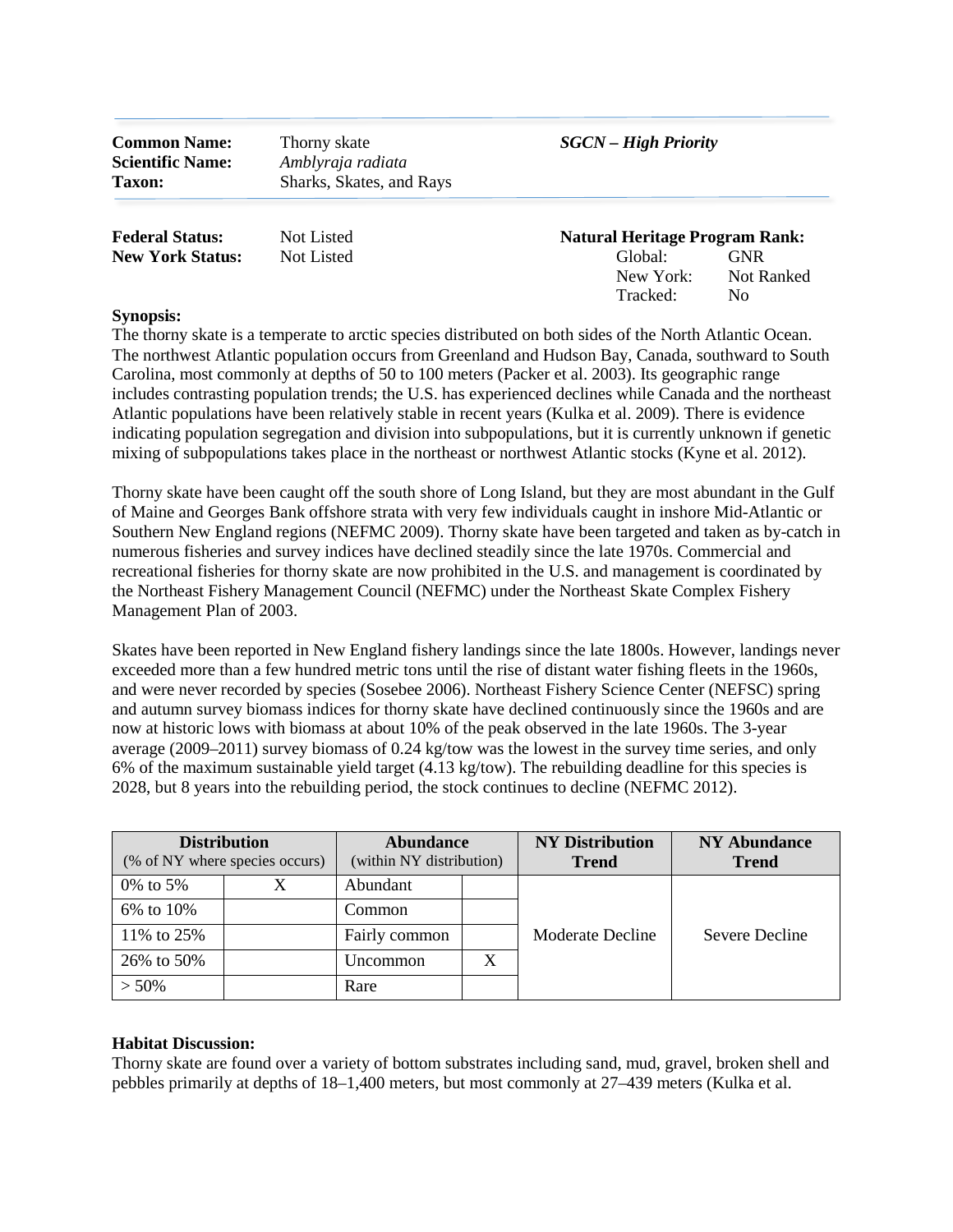2009). It occurs in water temperature ranging from -1.3˚C to 14˚C, with highest concentrations between 2.5 $^{\circ}$ C and 5 $^{\circ}$ C (Packer et al. 2003).

Skates generally don't undergo large-scale migrations, but they do move seasonally in response to changing water temperatures, moving offshore in summer and early autumn and returning inshore during winter and spring. The thorny skate is an opportunistic feeder on the most abundant and available prey species including crustaceans, squids, bony fishes, and polychaete worms (Kulka et al. 2009).

| <b>Primary Habitat Type</b> |
|-----------------------------|
| Marine; Deep Sub-tidal      |

#### **Distribution:**

 Thorny skate are caught every year in the NEFSC trawl surveys, which sample along the south shore of Long Island.



Distribution thorny skate collected from NEFSC observer data, 1989-2005 (44th SAW 2007).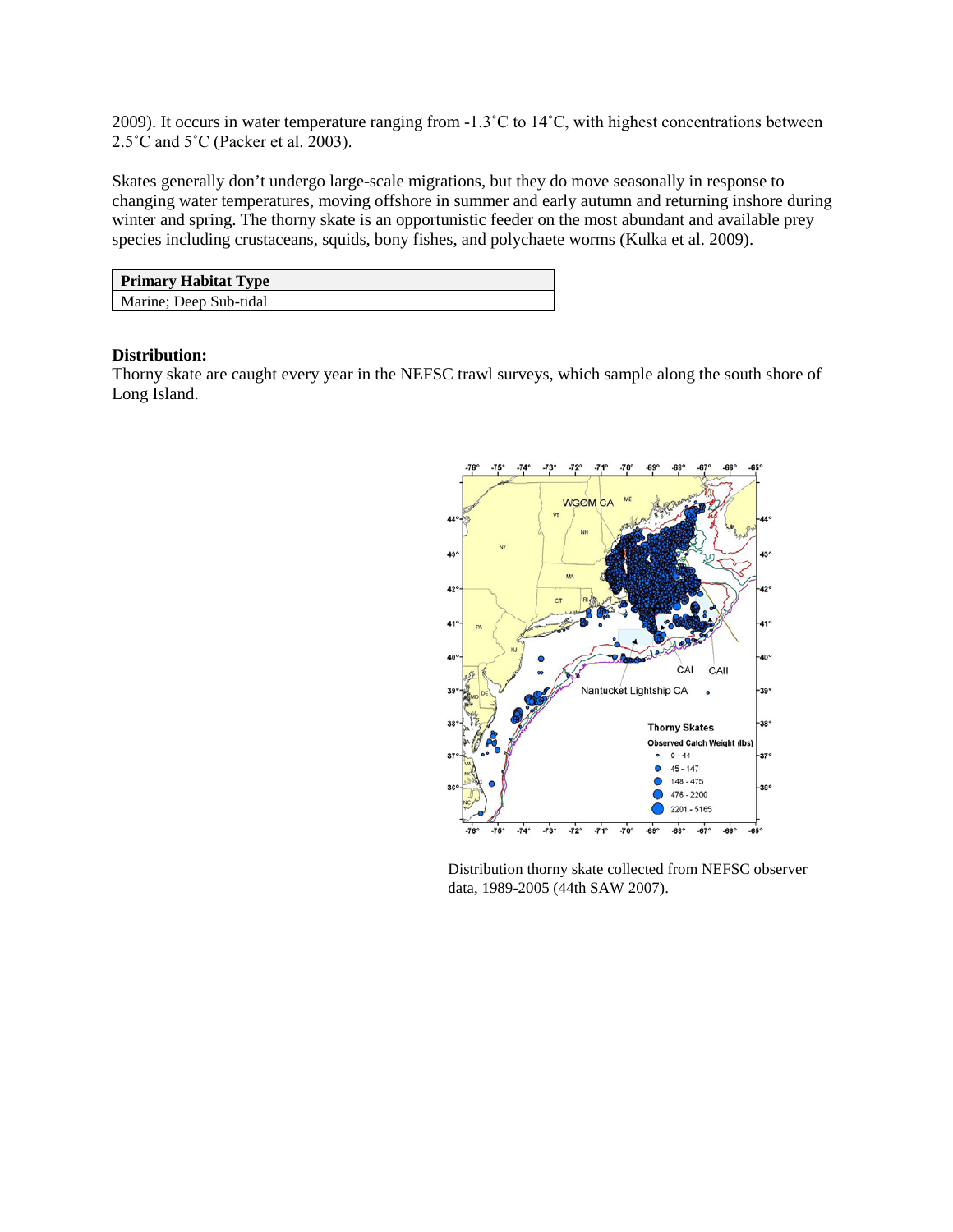| <b>Threats to NY Populations</b>                                                                     |                                                             |   |   |   |  |  |
|------------------------------------------------------------------------------------------------------|-------------------------------------------------------------|---|---|---|--|--|
| <b>Irreversibility</b><br><b>Severity</b><br><b>Threat Category</b><br><b>Scope</b><br><b>Threat</b> |                                                             |   |   |   |  |  |
| 1. Biological Resource Use                                                                           | Fishing & Harvesting Aquatic<br>Resources (bycatch)         | P | H | H |  |  |
| 2. Biological Resource Use                                                                           | Fishing & Harvesting Aquatic<br>Resources (illegal harvest) | P | M | Н |  |  |

Kulka, D.W., J. Sulikowski, J. Gedamke, P. Pasolini, and M. Endicott. 2009. *Amblyraja radiata*. In: IUCN Red List of Threatened Species. Version 2012.2.

Kyne, P.M., J.K. Carlson, D.A. Ebert, S.V. Fordham, J.J. Bizzarro, R.T. Graham, D.W. Kulka, E.E. Tewes, L.R. Harrison, and N.K. Dulvy. (eds). 2012. The conservation status of North American, Central American, and Caribbean chondrichthyans. IUCN Species Survival Commission Shark Specialist Group. Vancouver, Canada. 156p.

 management plan (FMP) for the northeast skate complex and final environmental impact statement New England Fishery Management Council (NEFMC). 2009. Final amendment 3 to the fishery (FEIS) with an initial regulatory flexibility act analysis. NMFS, NEFMC. Newburyport, MA. 459p.

New England Fishery Management Council (NEFMC). 2012. Annual monitoring report: northeast skate complex fishery management plan. NMFS, NEFMC. Newburyport, MA. 6p.

Northeast Fishery Science Center (NEFSC). 2006. Skate complex: assessment summary for 2006. 44th Report of the SAW Southern Demersal Working Group. 236p.

 Packer, D.B., C.A. Zetlin, and J.J. Vitaliano. 2003. Essential fish habitat source document: thorny skate, *Amblyraja radiata*, life history and habitat characteristics. NOAA Technical Memorandum NMFS-NE-178. Woods Hole, Ma. 50p.

Sosebee, K. 2006. Status of fishery resources off the Northeastern US. NOAA, NEFSC-Resource Evaluation and Assessment Division. Woods Hole, MA. 23p.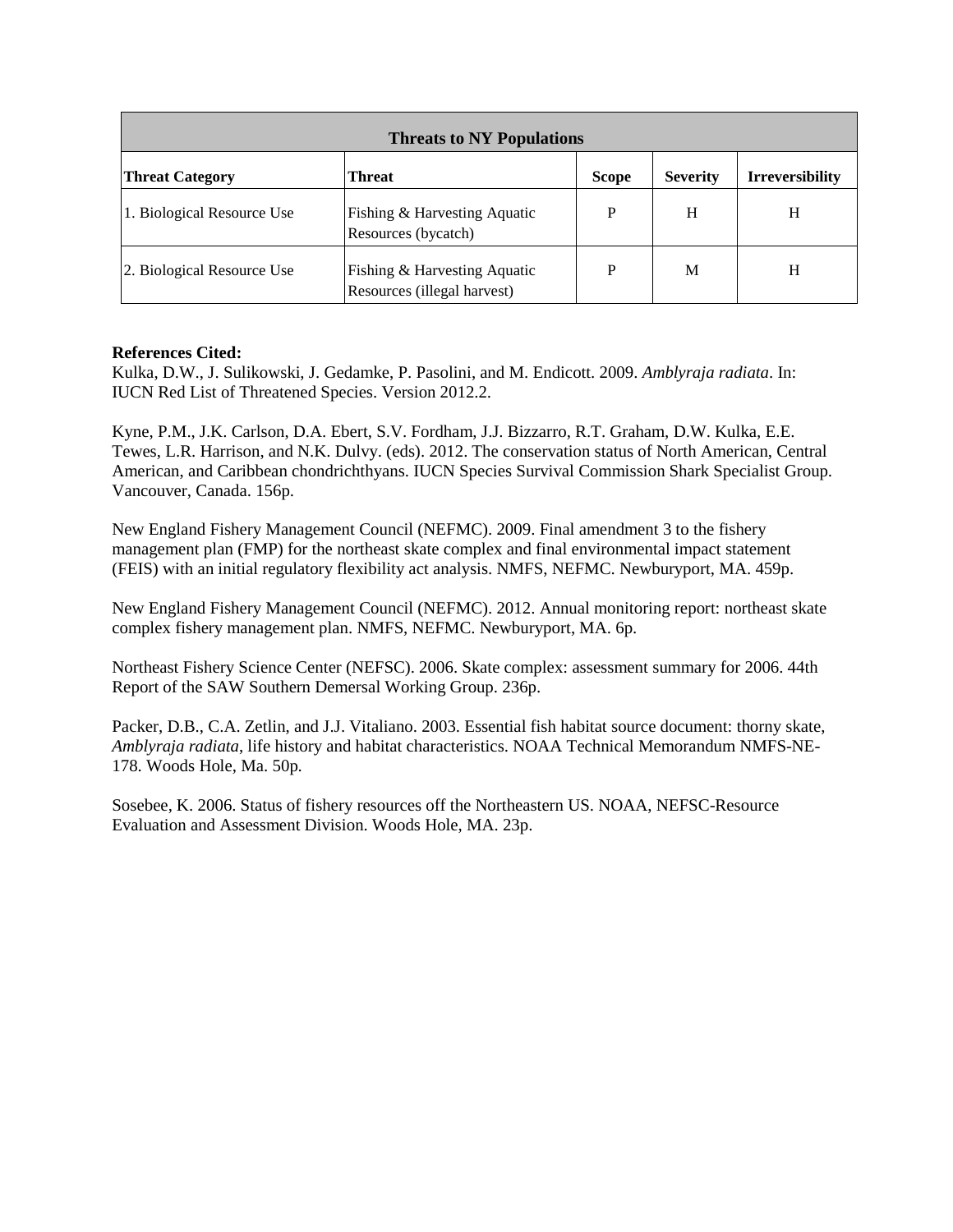| <b>Common Name:</b><br><b>Scientific Name:</b><br><b>Taxon:</b> | Thresher shark<br>Alopias vulpinus<br>Sharks, Skates, and Rays | <b>SGCN</b> – High Priority           |                                 |  |
|-----------------------------------------------------------------|----------------------------------------------------------------|---------------------------------------|---------------------------------|--|
| <b>Federal Status:</b>                                          | Not Listed                                                     | <b>Natural Heritage Program Rank:</b> |                                 |  |
| <b>New York Status:</b>                                         | Not Listed                                                     | Global:<br>New York:<br>Tracked:      | <b>GNR</b><br>Not Ranked<br>No. |  |

 species ranges from Newfoundland to Cuba and into the Gulf of Mexico (Compagno 2001). Northwest and central Atlantic logbook and observer records for common and big-eye (*A. superciliosus*) thresher Thresher sharks occur worldwide in tropical, subtropical, and temperate waters. This species inhabits coastal epipelagic and oceanic epibenthic area. It usually occurs 40-75 miles of land over continental and insular shelves and slops (Strasburg 1958, Compagno 1984, Holts 1998). In the western Atlantic, this sharks combined show a decline of 50-80% from 1986-2005 (Goldman 2009).

 Thresher sharks are sporadically recorded in the northwest and central Atlantic, with big-eye thresher shark to be common in waters surrounding Long Island. The population trend of this species is unknown low capacity to recover from moderate levels of exploitation, and high levels of unmanaged and sharks being more common (Goldman et al. 2009). Briggs and Waldman (2002) considered the thresher in New York. Thresher sharks are globally vulnerable due to having slow life history characteristics, a unreported mortality by target and bycatch fisheries (Goldman et al. 2009).

| <b>Distribution</b><br>(% of NY where species occurs) |  | <b>Abundance</b><br>(within NY distribution) |  | <b>NY Distribution</b><br><b>Trend</b> | <b>NY Abundance</b><br><b>Trend</b> |
|-------------------------------------------------------|--|----------------------------------------------|--|----------------------------------------|-------------------------------------|
| 0% to 5%                                              |  | Abundant                                     |  |                                        |                                     |
| 6% to 10%                                             |  | Common                                       |  |                                        |                                     |
| 11% to 25%                                            |  | Fairly common                                |  | Stable                                 | Moderate Decline                    |
| 26% to 50%                                            |  | Uncommon                                     |  |                                        |                                     |
| $> 50\%$                                              |  | Rare                                         |  |                                        |                                     |

#### **Habitat Discussion:**

Thresher sharks occur worldwide in tropical, subtropical and temperate waters, with a tolerance for cold waters (Castro 1983). This species inhabits coastal to epipelagic and oceanic epibenthic areas, but usually occurs 40–75 miles of land over continental and insular shelves and slops (Strasburg 1958, Compagno 1984, Holts 1998). Young juveniles are often seen inshore and in shallow bays. This species can be found at depths ranging from 350m to the surface (Compagno 2001).

| <b>Primary Habitat Type</b> |
|-----------------------------|
| Marine; Deep Sub-tidal      |

#### **Distribution:**

 Annually, there are reports of a few individuals caught of the south shore of Long Island (Briggs and Waldman 2002).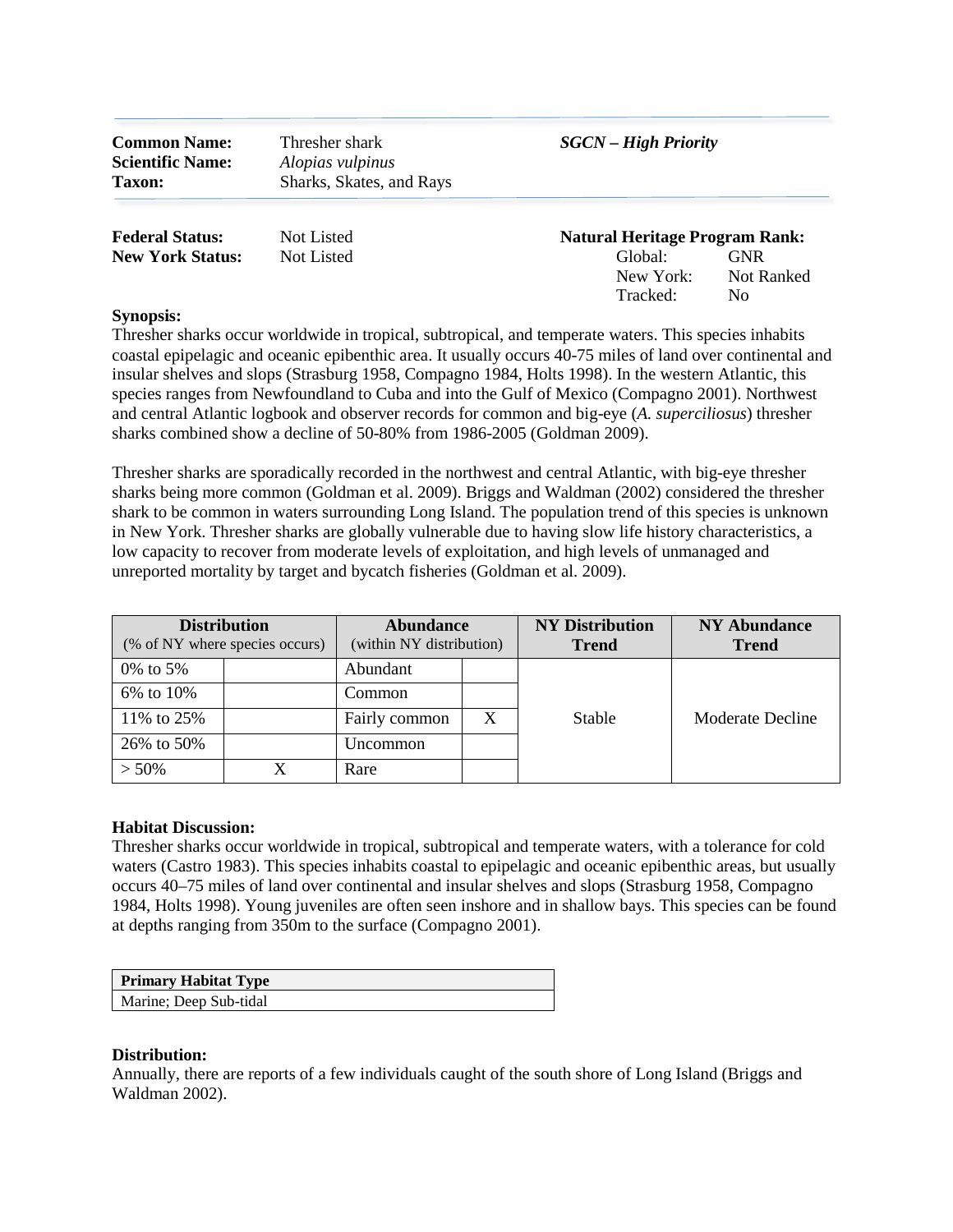

Compagno (2001)

| <b>Threats to NY Populations</b>                                                              |                                                                  |   |   |   |  |
|-----------------------------------------------------------------------------------------------|------------------------------------------------------------------|---|---|---|--|
| Threat<br><b>Severity</b><br><b>Irreversibility</b><br><b>Threat Category</b><br><b>Scope</b> |                                                                  |   |   |   |  |
| 1. Biological Resource Use                                                                    | Fishing & Harvesting Aquatic<br>Resources (commercial fishing)   | P |   | H |  |
| 2. Climate Change & Severe<br>Weather                                                         | Habitat Shifting & Alteration<br>(warming ocean temperatures)    | P |   | V |  |
| 3. Biological Resource Use                                                                    | Fishing & Harvesting Aquatic<br>Resources (recreational fishing) | P | L | M |  |
| 4. Energy Production & Mining                                                                 | Renewable Energy (offshore wind<br>farms)                        | N | L | M |  |
| 5. Biological Resource Use                                                                    | Fishing & Harvesting Aquatic<br>Resources (bycatch/discard)      | N |   | H |  |

Briggs, P.T. and J.R. Waldman. 2002. Annotated list of fishes report from the marine waters of New York. Northeastern Naturalist 9:47-80.

Castro, J.I. 1983. The sharks of North American waters. Texas A & M University Press, College Station.

Compagno, L.J.V. 1984. FAO Species Catalogue No. 4. Sharks of the world. An annotated and illustrated catalogue of shark species known to date. Part 1. Hexanchiformes to Lamniformes. FAO Fish. Synop. (125) Vol 4, Part 1. 246 pp. FAO, Rome.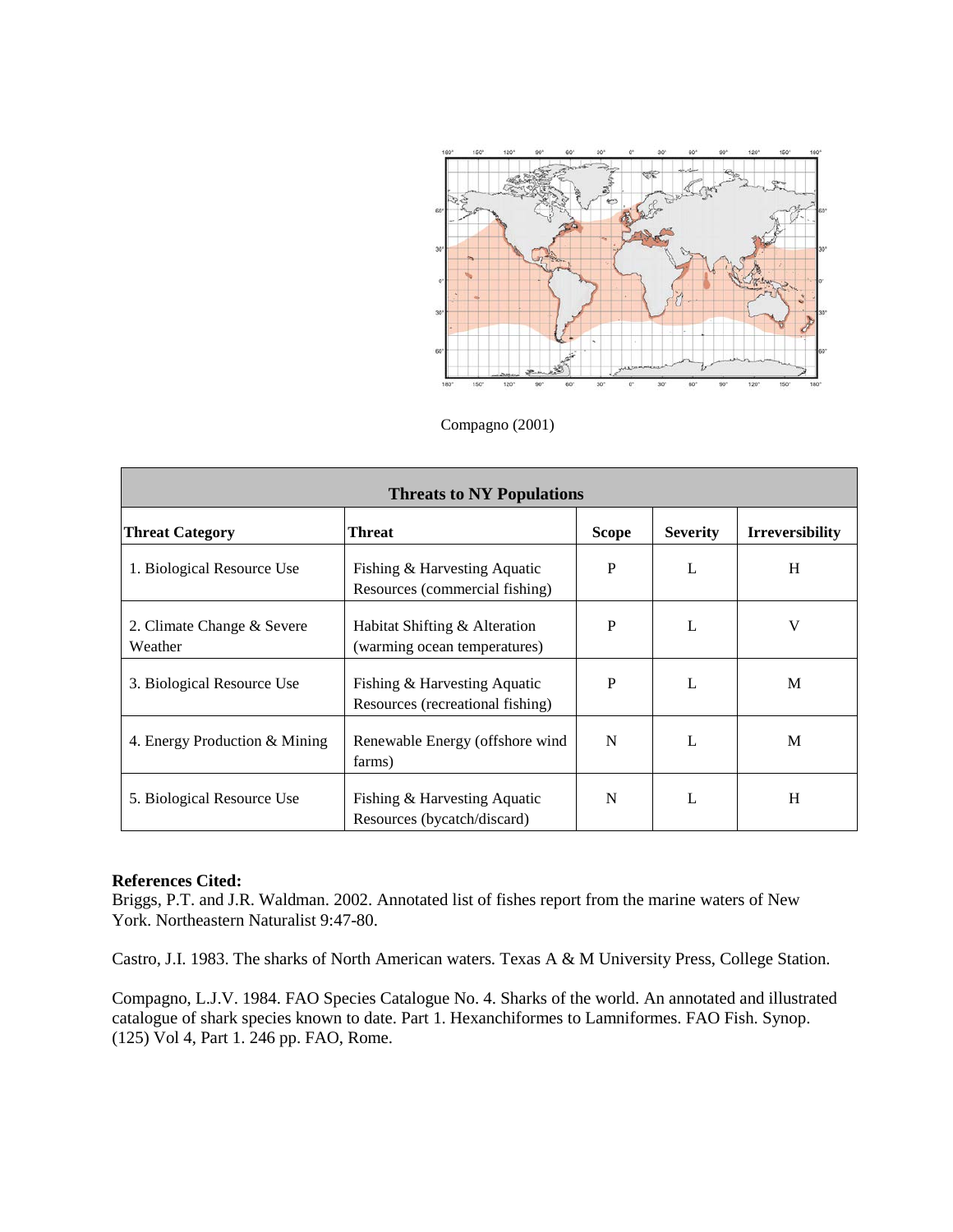Compagno, L.J.V. 2001. Sharks of the world. An annotated and illustrated catalogue of shark species known to date. Volume 2. Bullhead, Mackerel and Carpet Sharks (Heterodontiformes, Lamniformes and Orectolobiformes). FAO, Rome.

 Soldo, & T. Trejo. 2009. Alopias vulpinus In: IUCN 2012. IUCN Red List of Threatened Species. Goldman, K.J., J. Baum, G.M. Cailliet, E. Cortés, S. Kohin, D. Macías, P Megalofonous, M. Perez, A. Version 2012.2 <<www.iucnredlist.org>>. Accessed 22 April 2013.

Holts, D.B. 1988. Review of US West Coast commercial shark fisheries. Marine Fisheries Review 50: 1- 8.

Strasburg, D.W. 1958. Distribution, abundance, and habits of pelagic sharks in the central Pacific Ocean. Fishery Bulletin 138: 335-361.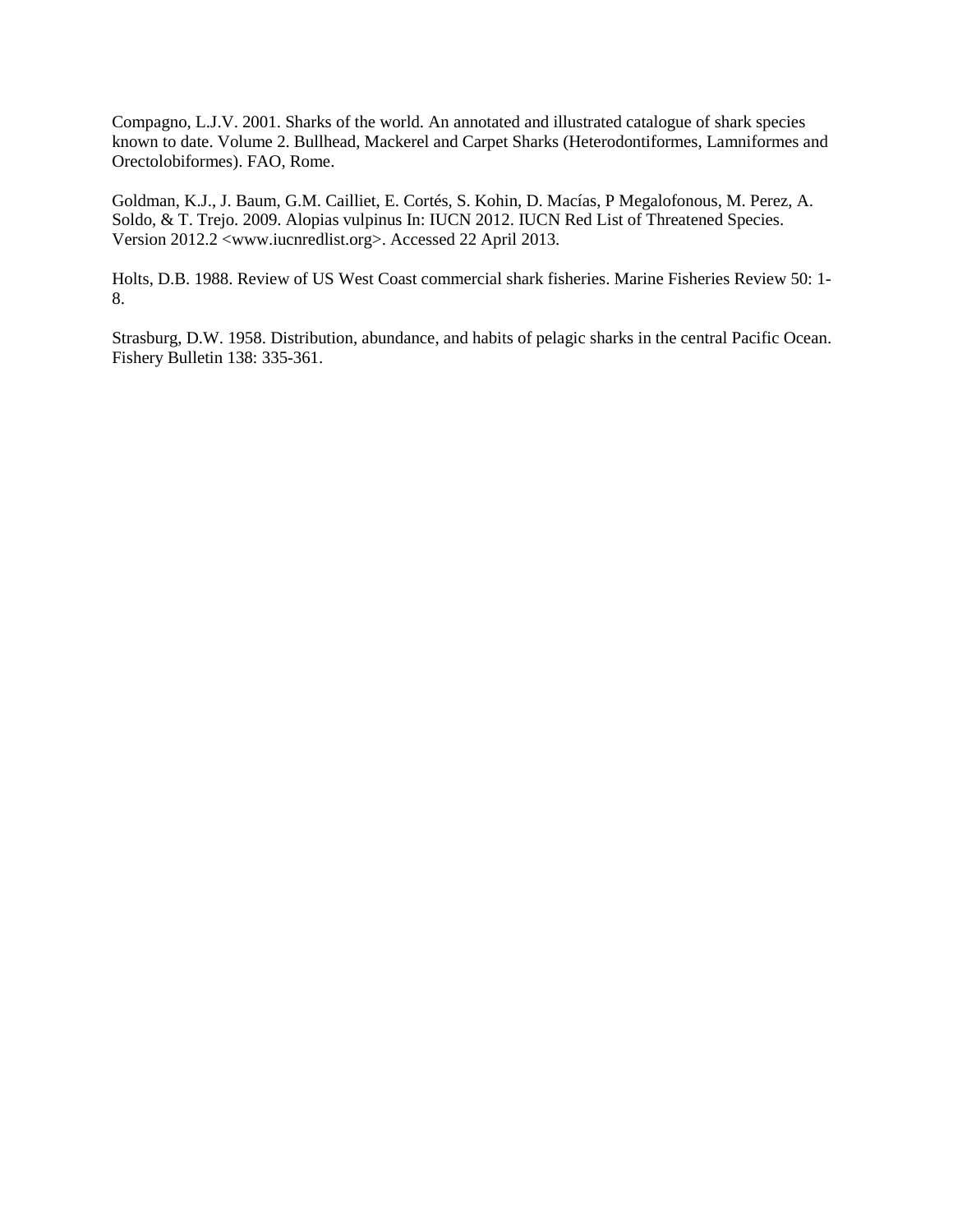White shark **Scientific Name:** *Carcharodon carcharias*  **Taxon:** Sharks, Skates, and Rays

#### **Common Name:** White shark *SGCN – High Priority*

| <b>Federal Status:</b>  | Not Listed | <b>Natural Heritage Program F</b> |
|-------------------------|------------|-----------------------------------|
| <b>New York Status:</b> | Not Listed | <b>TNR</b><br>Global:             |

# **Natural Heritage Program Rank:** New York: Not Ranked Tracked: No

## **Synopsis:**

 size, plays an important role at the top of the marine food web. Despite its fame and reputation, little is temperate and sub-tropical regions in the northern and southern hemispheres. They are primarily found in coastal and offshore areas of the continental and insular shelves and offshore continental islands. Off the studies show that this species undergoes long-distance and transoceanic migrations (Bonfil et al. 2005). As the world's largest predatory fish, the white shark, frequently called the great white shark due to its known about its biology and behavior. The great white shark is widely distributed, occurring throughout Atlantic Coast, white sharks occur from Newfoundland, Canada, southward to Argentina. Recent tagging White sharks generally aggregate in coastal waters during autumn and winter, moving offshore into oceanic waters during winter and spring, but sightings in the Mid-Atlantic Bight have occurred year round (Weng et al. 2007).

 Great white sharks are declining and rare due to a history of being illegally hunted by trophy hunters for fins and teeth. They are often caught as by-catch by commercial fishermen and can also become low productivity and high vulnerability to overfishing and there is a significant lack of data on population entangled in beach protection nets. As with most species of shark, white sharks are slow-growing with numbers, abundance, fecundity, age and growth.

 at risk of extinction. The northeastern Pacific Ocean population segment is currently a candidate for Because of the importance of this species as a key predator in marine ecosystems, white sharks were granted protection under Appendix II of CITES, indicating that they are vulnerable to exploitation but not listing under the Endangered Species Act. The rationale for the IUCN vulnerable listing states that where detailed population data are available, these indicate that the abundance and average size of white sharks have declined (Fergusson et al. 2009).

 questionable. Evidence suggests that numbers have declined in several areas throughout their range by up to 90% over the last 40–100 years. Baum et al. (2003) analyzed logbook data from the U.S. pelagic Population estimates for this species are unknown and even regional and localized estimates are longline swordfish and tuna fleets in the Northwest Atlantic from 1986 to 2000, identifying an estimated 79% decline in CPUE (catch per unit effort) during this period. Global populations have declined 60-95% from the 1950s to the present (CITES 2004).

| <b>Distribution</b><br>(% of NY where species occurs) |  | <b>Abundance</b><br>(within NY distribution) |  | <b>NY Distribution</b><br><b>Trend</b> | <b>NY Abundance</b><br><b>Trend</b> |
|-------------------------------------------------------|--|----------------------------------------------|--|----------------------------------------|-------------------------------------|
| 0\% to 5\%                                            |  | Abundant                                     |  |                                        |                                     |
| 6% to 10%                                             |  | Common                                       |  |                                        |                                     |
| 11% to 25%                                            |  | Fairly common                                |  | Unknown                                | Unknown                             |
| 26% to 50%                                            |  | Uncommon                                     |  |                                        |                                     |
| $> 50\%$                                              |  | Rare                                         |  |                                        |                                     |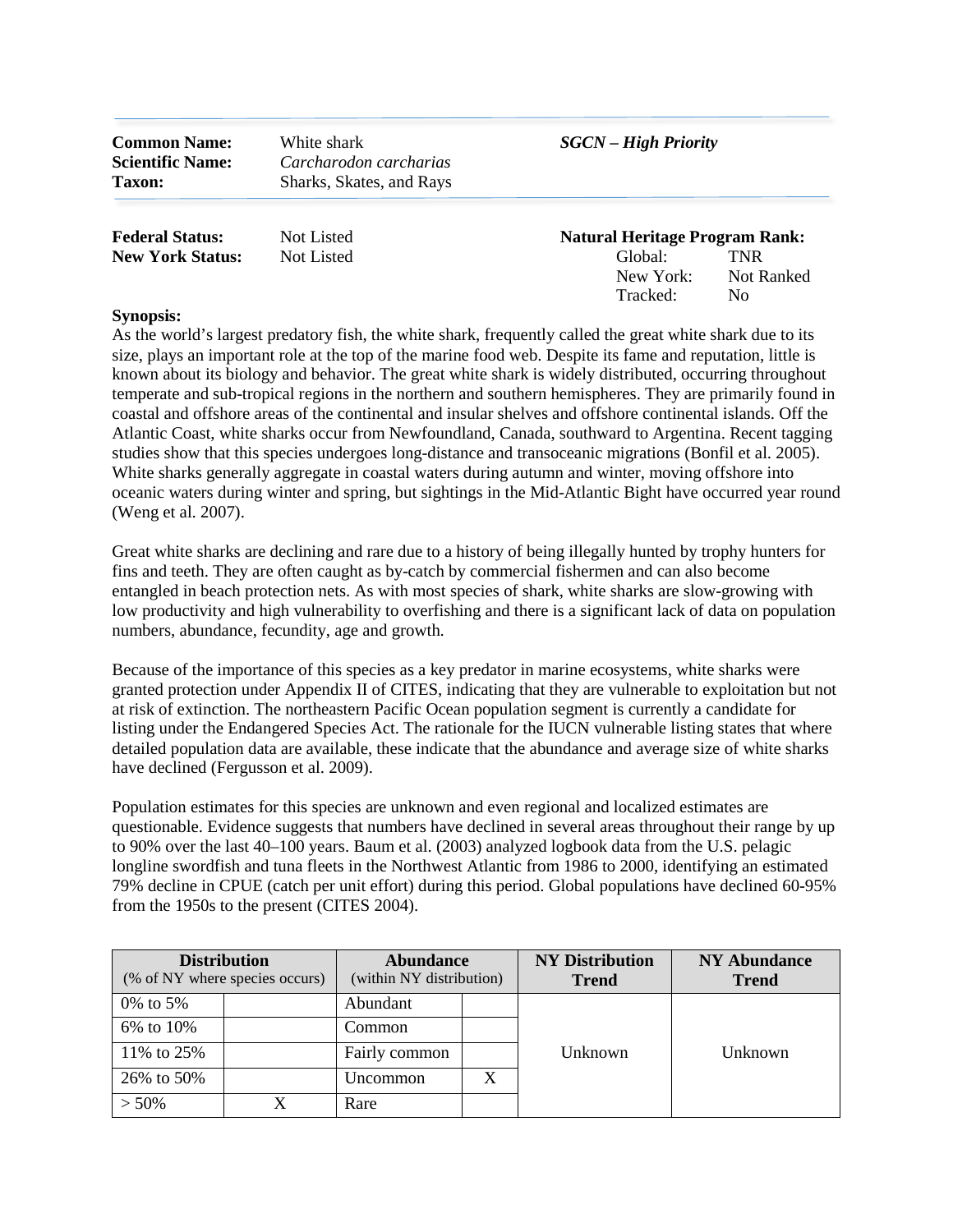# **Habitat Discussion:**

 frequenting waters from the surface to depths of 1,875 meters and preferring waters with surface temperatures of 59 to 72˚F (Chewning and Hall 2009). They may be found from the surfline and the 3.4˚C. Juveniles remain closer to shore, but also undertake very long-distance coastal migrations, crossing national boundaries. Patterns in movement and abundance within some areas are thought to be linked with white sharks and is not considered responsible for the decline over recent decades (WCS 2004). The white shark is principally a pelagic coastal and offshore inhabitant of continental and insular shelves, intertidal zone to far offshore and near oceanic islands, patrolling for their prey (seals, sea lions and walruses), and occasionally entering shallow bays. Recent research has demonstrated that adults spend most of the year in the oceanic environment and can migrate across ocean basins (Bonfil et al. 2005). Results from this tagging study showed individuals undergoing transoceanic migrations, returning to the original capture location, diving to depths of 980 meters, and tolerating water temperatures as low as temperature variations and life stage, however this may only have a minimal effect on the distribution of

 prey species like marine mammals (seals, sea lions, elephant seals, dolphins) and fish (including other White sharks are an important apex predator in marine systems, actively feeding during the daytime on sharks and rays) (Fergusson et al. 2009). They play an important role in the marine food web by controlling populations of their prey.

| <b>Primary Habitat Type</b> |  |
|-----------------------------|--|
| Marine; Deep Sub-tidal      |  |

#### **Distribution:**

No distribution information specific to New York is available.

| <b>Threats to NY Populations</b>      |                                                                    |              |                 |                        |  |  |  |  |
|---------------------------------------|--------------------------------------------------------------------|--------------|-----------------|------------------------|--|--|--|--|
| <b>Threat Category</b>                | <b>Threat</b>                                                      | <b>Scope</b> | <b>Severity</b> | <b>Irreversibility</b> |  |  |  |  |
| 1. Biological Resource Use            | Fishing & Harvesting Aquatic<br>Resources (recreational fisheries) | P            |                 | M                      |  |  |  |  |
| 2. Climate Change & Severe<br>Weather | Habitat Shifting & Alteration<br>(warming ocean temperature)       | P            |                 | V                      |  |  |  |  |
| 3. Biological Resource Use            | Fishing & Harvesting Aquatic<br>Resources (illegal landings)       | P            | M               | H                      |  |  |  |  |
| 4. Biological Resource Use            | Fishing & Harvesting Aquatic<br>Resources (bycatch/discard)        | P            |                 | H                      |  |  |  |  |
| 5. Energy Production & Mining         | Renewable Energy (offshore wind)                                   | N            |                 | M                      |  |  |  |  |